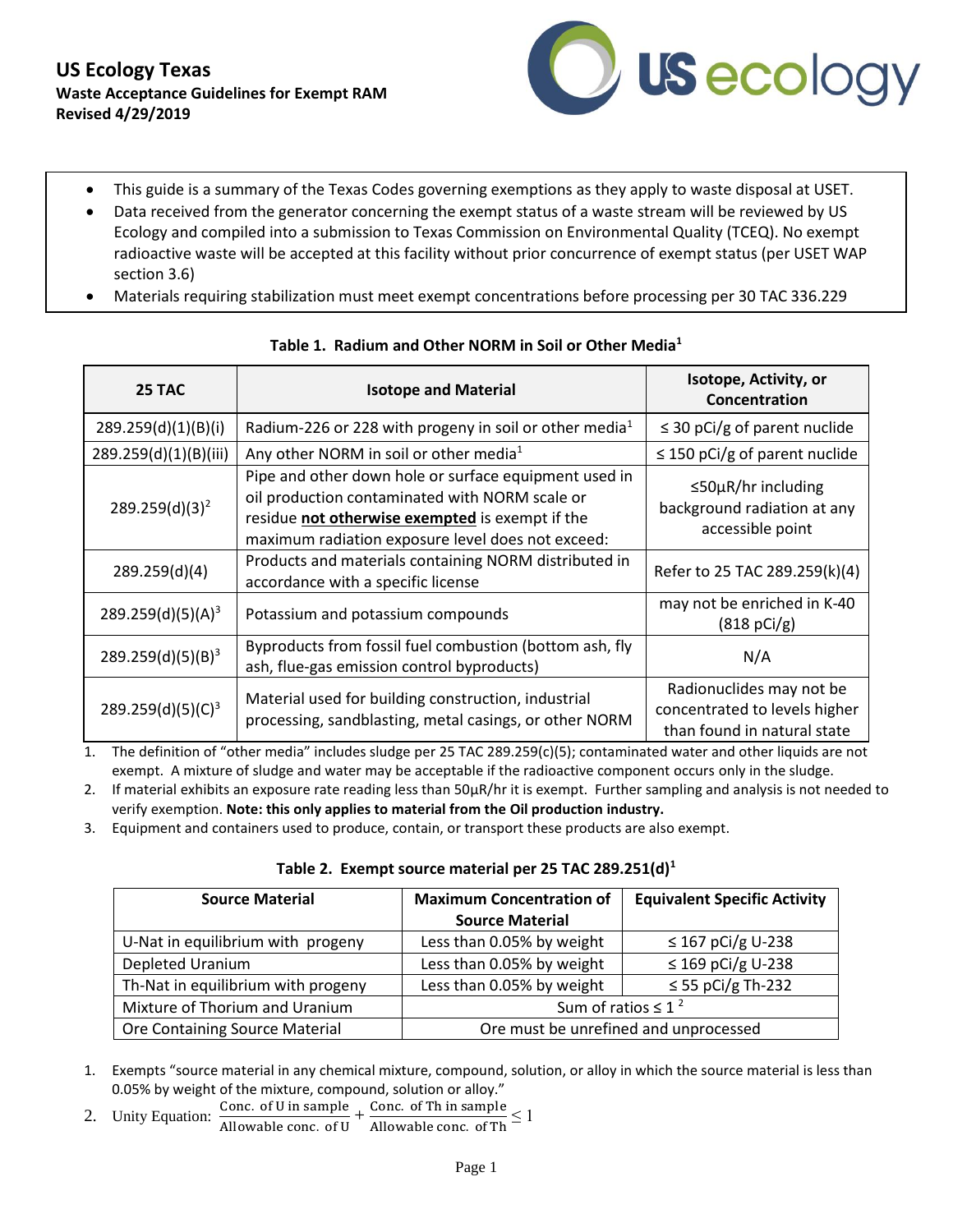## **US Ecology Texas Waste Acceptance Guidelines for Exempt RAM Revised 4/29/2019**



### **Table 3. Exempted Products, Devices, and Items**

| 25 TAC                  | Product, Device, or Item                                                                                                                                                              | Isotope, Activity, or                            |
|-------------------------|---------------------------------------------------------------------------------------------------------------------------------------------------------------------------------------|--------------------------------------------------|
|                         |                                                                                                                                                                                       | Concentration                                    |
| 289.251(d)(3)(A)(i-iii) | Incandescent gas mantles, vacuum tubes, welding rods                                                                                                                                  | Any quantity Thorium                             |
| 289.251(d)(3)(A)(iv)    | Electric lamps for illumination                                                                                                                                                       | $\leq$ 50 mg Thorium ea.                         |
| 289.251(d)(3)(A)(v)     | Germicidal lamps, sunlamps, outdoor lamps, and industrial<br>lamps                                                                                                                    | $\leq$ 2 grams Thorium ea.                       |
| 289.251(d)(3)(A)(vi)    | Rare earth metals and compounds, mixtures, and products                                                                                                                               | $\leq$ 0.25% by weight<br>Thorium and/or Uranium |
| 289.251(d)(3)(A)(vii)   | Personnel neutron dosimeters                                                                                                                                                          | $\leq$ 50 mg Thorium ea.                         |
| 289.251(d)(3)(B)(i)     | Source material in glazed ceramic tableware manufactured<br>before August 27, 2013                                                                                                    | $\leq$ 20% by weight in glaze                    |
| 289.251(d)(3)(B)(ii)    | Source material in glassware not including glass brick, pane<br>glass, ceramic tile, or other glass or ceramic used in construction<br>manufactured before August 27, 2013            | $\leq 10\%$ by weight                            |
| 289.251(d)(3)(B)(ii)    | Source material in glassware not including glass brick, pane<br>glass, ceramic tile, or other glass or ceramic used in construction<br>manufactured after August 27, 2013             | $\leq$ 2% by weight                              |
| 289.251(d)(3)(B)(iii)   | Source material in glass enamel or glass enamel frit imported<br>prior to July 25, 1983                                                                                               | $\leq 10\%$ by weight                            |
| 289.251(d)(3)(B)(iv)    | Piezoelectric ceramic                                                                                                                                                                 | $\leq$ 2% by weight                              |
| 289.251(d)(3)(C)        | Photographic film, negatives, and prints                                                                                                                                              | <b>Uranium or Thorium</b>                        |
| 289.251(d)(3)(D)        | Finished product or part fabricated of, or containing, metal-<br>thorium alloys. Cannot treat or process chemically,<br>metallurgically, or physically                                | $\leq$ 4% by weight Thorium                      |
| 289.251(d)(3)(E)        | Depleted uranium contained in counterweights installed in<br>aircraft, rockets, projectiles, and missiles or stored or handled in<br>connection with installation or removal of such. | Refer to specific rule                           |
| 289.251(d)(3)(F)        | Natural or depleted uranium used as shielding in shipping<br>containers                                                                                                               | Refer to specific rule                           |
| 289.251(d)(3)(G)        | Thorium or uranium contained in finished optical lenses and<br>mirrors manufactured before August 27, 2013                                                                            | $\leq$ 30% by weight Thorium                     |
| 289.251(d)(3)(G)        | Thorium or uranium contained in finished optical lenses and<br>mirrors manufactured after August 27, 2013                                                                             | $\leq 10\%$ by weight Thorium<br>or Uranium      |
| 289.251(d)(3)(H)        | Uranium in detector heads for use in fire detection units                                                                                                                             | $\leq 0.005 \mu$ Ci Uranium ea.                  |
| 289.251(d)(3)(l)        | Thorium contained in any finished aircraft engine part. Must be<br>dispersed in nickel-thoria alloy in the form of finely divided<br>thoria (thorium dioxide)                         | $\leq$ 4% by weight Thorium                      |